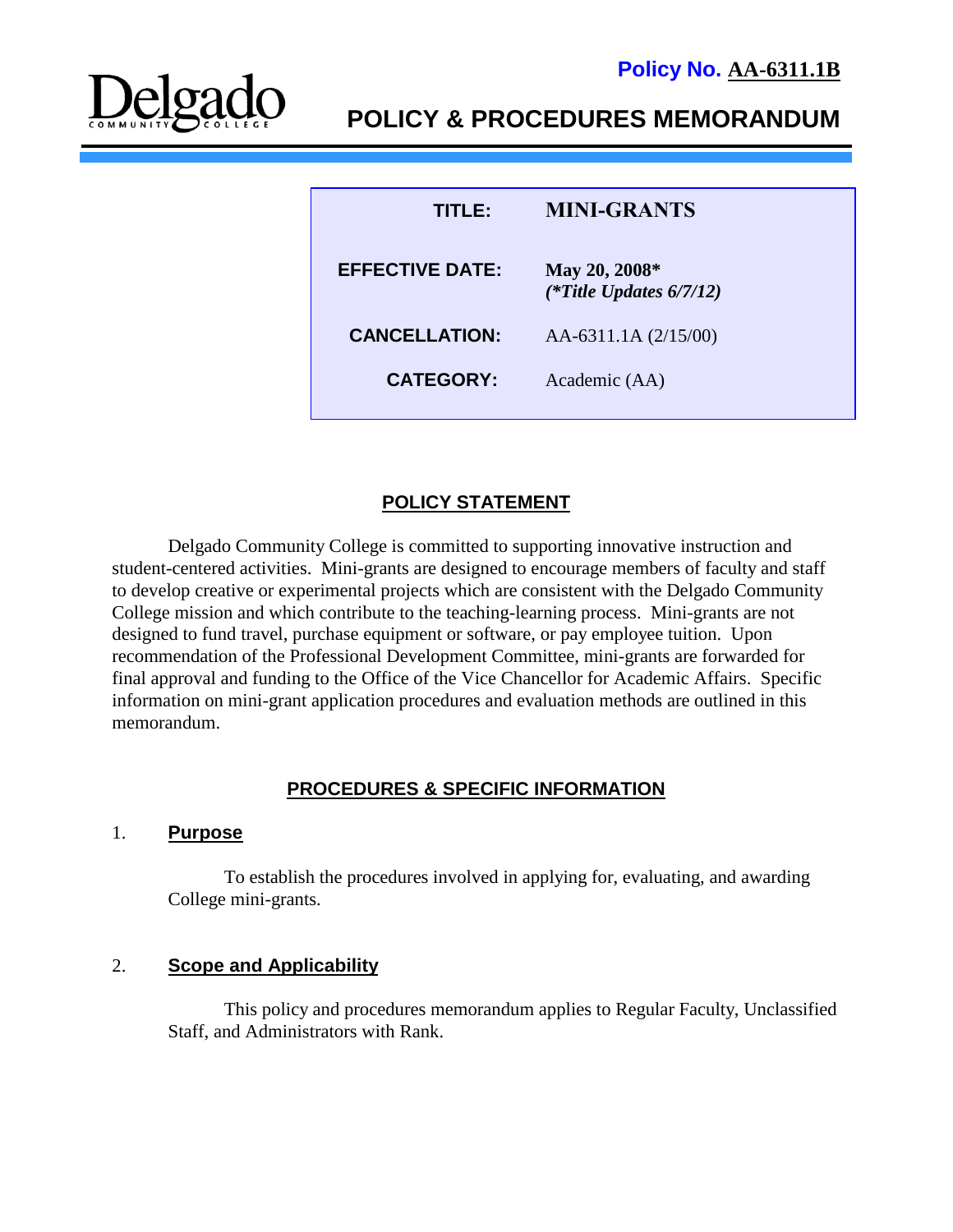# 3. **Application Guidelines**

To apply for a mini-grant, an applicant must complete a Mini-Grant Application, Form 6311/001 (Attachment A), which requires the applicant to describe a needs statement, objectives, anticipated outcomes/effects, strategies, a timetable, and evaluation activities. A Mini-Grant Expense Summary Sheet, Form 6311/002 (Attachment B), which outlines all proposed expenses for the proposal/project, must be attached to the application. Mini-Grant Applications are submitted to the Office of the Vice Chancellor for Academic Affairs, with a copy to the chair of the Professional Development Committee, and are accepted until **November 1** of each fall semester. The Professional Development Committee has responsibility for advertising application guidelines and timeline for mini-grants.

# 4. **Evaluation of Mini-Grant Applications**

Mini-Grant Applications are reviewed by a subcommittee of the Professional Development Committee. Applications are first reviewed for completeness; only completed applications will be considered. Applications are then evaluated using the Mini-Grant Criteria and Evaluation Form, Form 6311/003 (Attachment C). Each subcommittee member will complete a criteria and evaluation form for each proposal; since funds are limited, awards are made on a competitive basis.

Upon review of all applications, the Mini-Grant Subcommittee makes recommendations to the entire Professional Development Committee, which in turn submits its final recommendations, with copies of all applications and evaluation forms attached, to the Vice Chancellor for Academic Affairs by the [date](http://docushare3.dcc.edu/docushare/dsweb/Get/Document-1977/OpGuide+07-08+-+Mini-Grant+Calendar.doc) specified in the College's yearly *Operational Guidelines* (usually mid-November).

#### 5. **Award Notification and Announcement**

Award letters are mailed by the Vice Chancellor for Academic Affairs to recipients before the end of the fall semester. Selections remain confidential until official announcements are made by the Vice Chancellor for Academic Affairs. Formal announcements regarding mini-grant awards are made at each Spring Convocation.

Payments are made half at the time the award is formally announced and half upon completion of the project. Because mini-grant awards are considered employment income by the U.S. Government, payments are taxable.